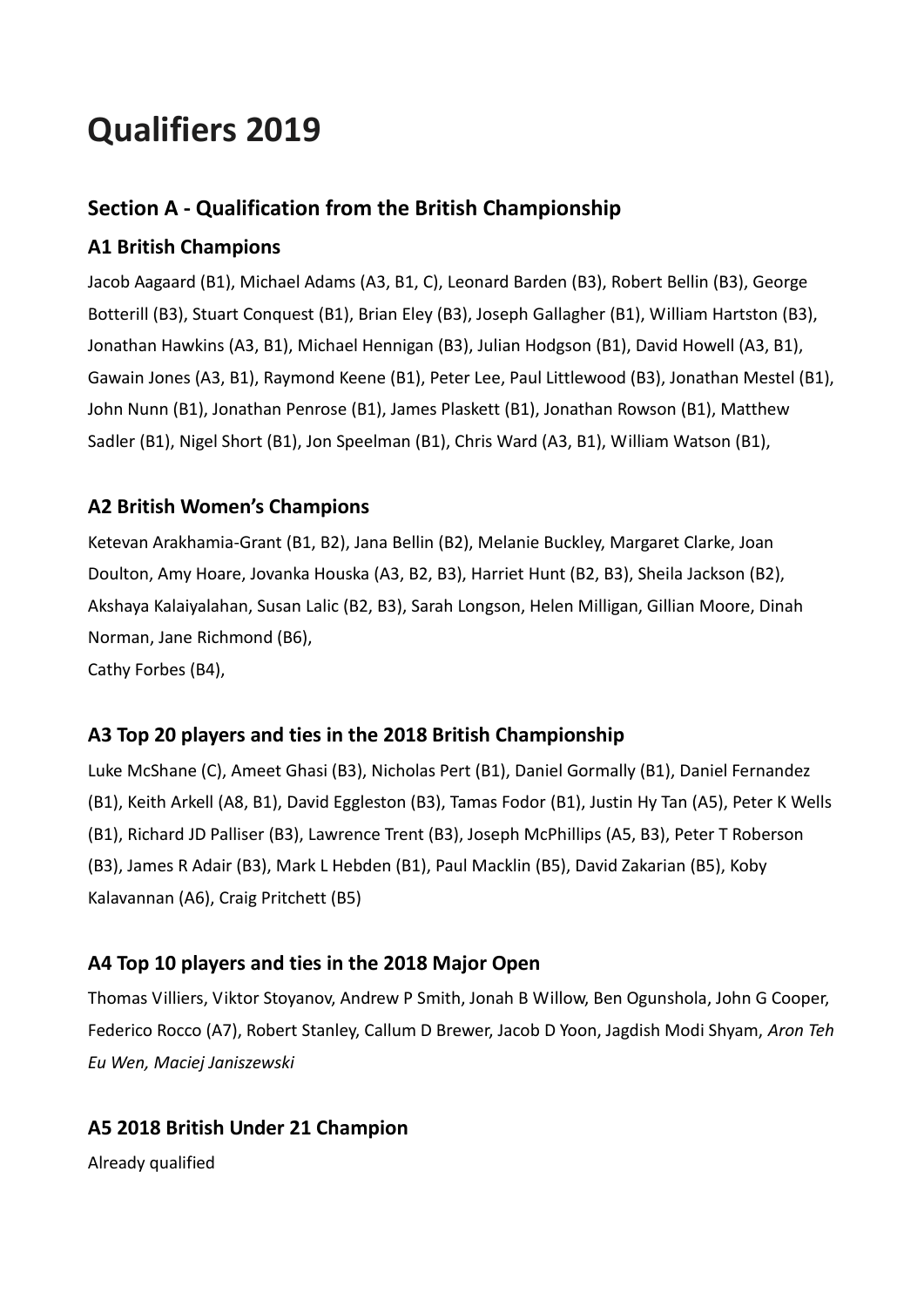#### **A6 2018 British Under 18 Champion**

Already qualified

#### **A7 2018 British Under 16 Champion**

Borna Derakshani

#### **A8 2018 British Over 50 Champion**

Already qualified

#### **Section B - Qualification by FIDE Title on 1st July, 2018**

#### **B1 Grandmasters**

Alexander Baburin, Nigel Davies, John Emms, Glenn Flear, Tamas Fodor, Stephen Gordon, Stewart Haslinger, James Howell, Daniel King, Tony Kosten, Darshan Kumaran, Bogdan Lalic, Jonathan Levitt, Neil McDonald, Colin McNab, Paul Motwani, Jonathan Parker, John Shaw, Michael Stean, Aaron Summerscale, Matthew Turner, Simon Williams

#### **B2 Women's Grandmasters**

Anya Corke, Dagne Ciuksyte (B3), Katarzyna Toma,

#### **B3 International Masters**

Simon Ansell, Alex Astaneh Lopez (C1), Chris Baker, Michael Basman, Richard Bates, Chris Beaumont, Neil Bradbury, Douglas Bryson, Graeme Buckley, Charles Cobb, James Cobb, Sam Collins, Mark Condie, John Cooper, Lawrence Cooper, John Cox, Gavin Crawley, Lorin d'Costa, Eddie Dearing, Angus Dunnington, Mark Ferguson, David Goodman, Andrew Greet, Craig Hanley, Ravi Haria John Hawksworth, Mark Heidenfeld, Jeff Horner, Miroslav Houska, Adam Hunt, Harriet Hunt, Bryon Jacobs, Brian Kelly, Andrew Kinsman, Simon Knott, Gary Lane, Peter Large, Geoff Lawton, Andrew Ledger, David Levy, Karl Mah, Stephen Mannion, Andrew Martin, David Pires Tavares Martins, Alan Merry, Roderick McKay, Gyula Meszaros, Philip Morris, Ali Mortavazi, Andrew Muir, Mark Orr, Malcolm Pein, Richard Pert, John Pigott, Gabor Pinter, Richard Polaczek, Nigel Povah, Gary Quillan, Mark Quinn, Thomas Rendle, Peter Roberson, Jack Rudd, Gedinimas Sarakauskas, Vishnu Singh, Alberto Suarez Real, Artur Sygulski, Justin Tan, Shaun Taulbut, Ian Thomas, Richard Tozer, Gavin Wall, John Paul Wallace, Andrew Webster, Leighton Williams, Antanas Zapolskis, Yang-Fan Zhou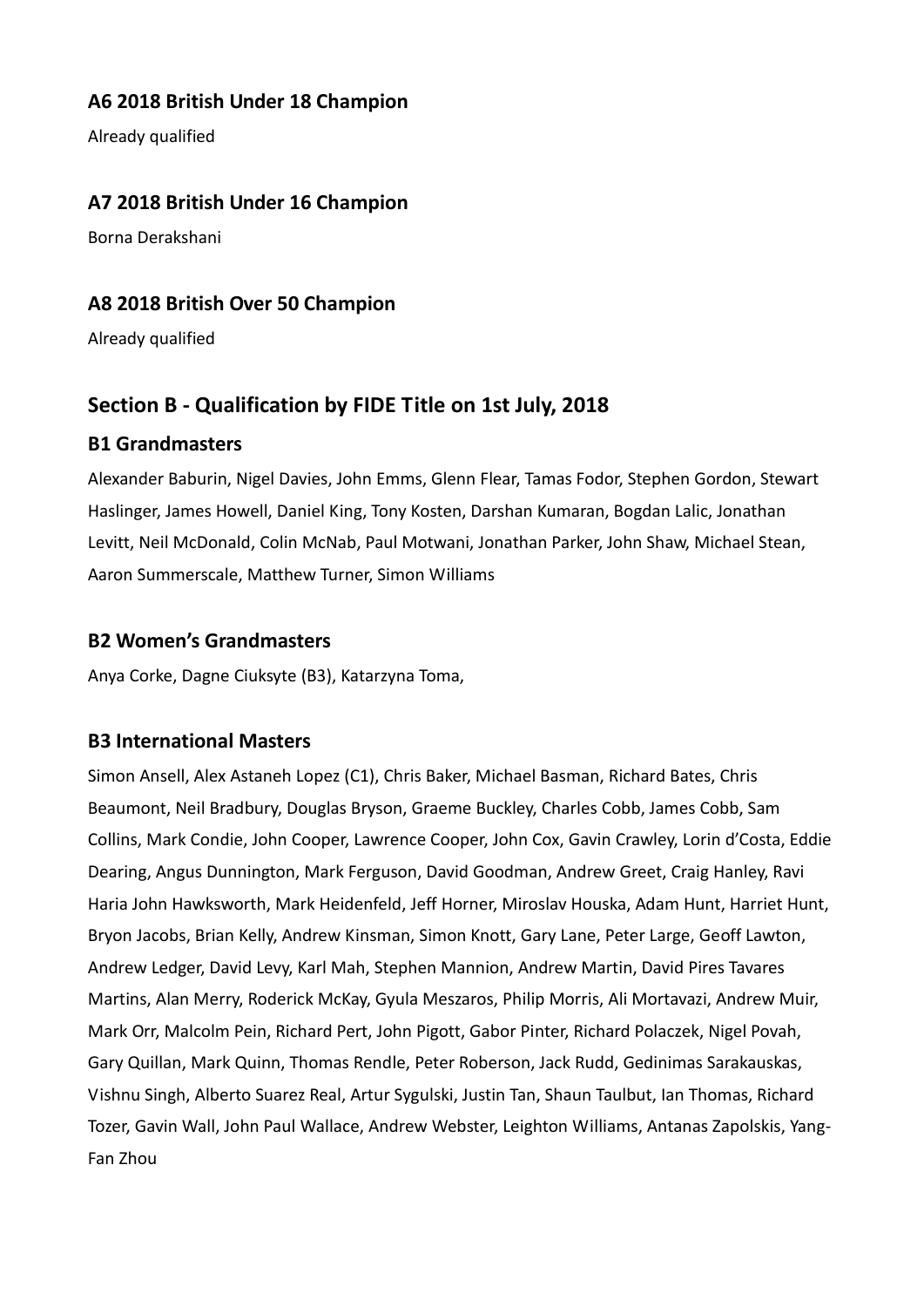#### **B4 Women's International Masters**

Rita Atkins, Sabrina Chevannes, Sue Maroroa, Teresa Needham, Natasha Regan, Gulnara Sachs, Zivile Sarakauskiene, Ruth Sheldon

#### **B5 FIDE Masters rated 2300 or higher on the rating list published on 1st July 2018**

James Adams, Adam Ashton, Peter Batchelor, Gerald Bennett, Daniel Bisby, Stephen Brady, Matthew Broomfield, Simon Brown, James Cavendish, Samuel Chow, Brandon Clarke, Adam Collinson, Stephen Cullip, Colm Daly, Borna Derakhshani, David Dunne, Richard Eales, Tom Eckersley-Waites, David Fitzsimons, Samuel Franklin, Iain Gourlay, Ryan Rhys Griffiths, Marcus Harvey, Owen Hindle, Stuart Hutchings, James Jackson, Stephen Jessel, Andrew Jones, Callum Kilpatrick, Ezra Kirk, Alexander Longson, Mark Lyell, David Moskovic, Alan Norris, Kevin O'Connell, Conor O'Donnell, Michal Paterek, Jovica Radovanovic, Emmanuel Rayner, Philip Rossiter, Keith Ruxton, Isaac Sanders, Peter Sowray, Clement Sreeves, Desmond Tan, Brian Tarhon, Alan Tate, Adam C Taylor, Martin Taylor, James Vigus, Graham Waddingham, Matthew Wadsworth, Richard Weaving, Laurence Webb, David Wood, Timothy Woodward

# **B6 Women's FIDE Masters rated 2100 or higher on the rating list published on 1st July 2018**

Ioana Gelip, Sarah Longson, Xinyue Sun, Sophie Tidman

## **Section C1 - Qualification from National Championships**

England - Michael Adams, Luke McShane (both already qualified) Guernsey Ireland - Alex Lopez Isle of Man Jersey Scotland Ulster Wales

# **Section C2 - Qualification from National Womens Championships**

England Guernsey